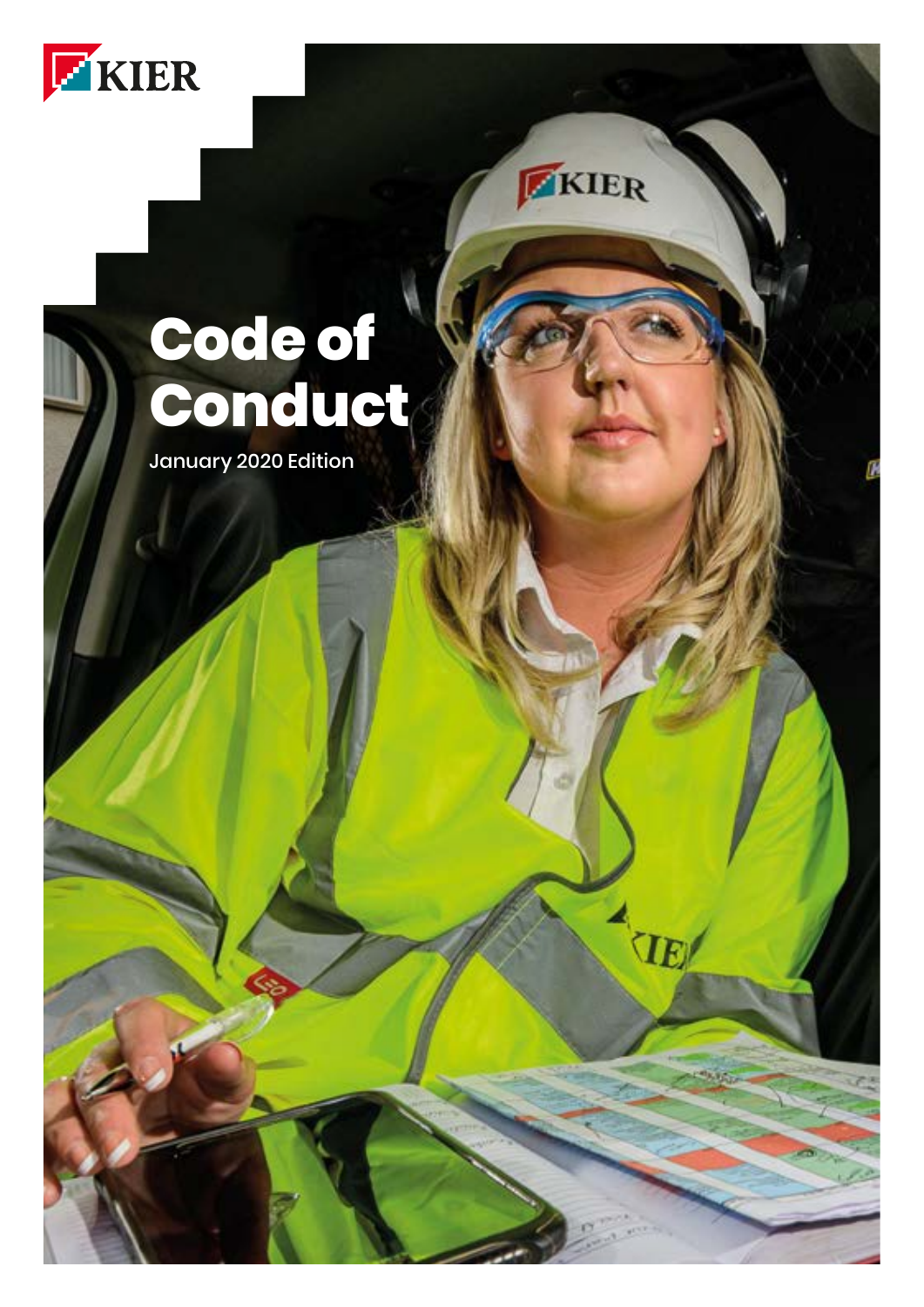#### **Contents**

| 1. Overview              |    |
|--------------------------|----|
| 2. Our workplace         | ĥ  |
| 3. Our business          |    |
| <b>Speak Up contacts</b> | ככ |

**"We aim to create an inclusive working environment in which all employees should feel respected and valued."**



# **Message from the Chief Executive**

This Code of Conduct sets out standards of behaviour and business conduct expected from all Kier employees.

I am committed to developing a culture within Kier where everyone does the right thing and takes personal responsibility for their actions.

This Code of Conduct also provides direction on a number of issues you may encounter in your day-to-day activities. It offers guidance on how you should take the right actions to protect our business and the wider interests of our key stakeholders, including our colleagues, clients and shareholders.

It's not possible to provide guidance on every situation you will face and, if you are unsure about the right course of action, I would encourage you to seek advice from your line manager (or other resources within the business).

Underpinning this Code of Conduct are our values:

## **Collaborative**

We enjoy what we do. We work closely with our clients and stakeholders to reach innovative solutions

## **Trusted**

We deliver what we promise. We act safely and ethically and we care for the environment and the communities in which we work

## **Focused**

We are clear in our approach. We are disciplined and thorough in how we work and deliver for our clients and customers



Andrew Davies Chief Executive

January 2020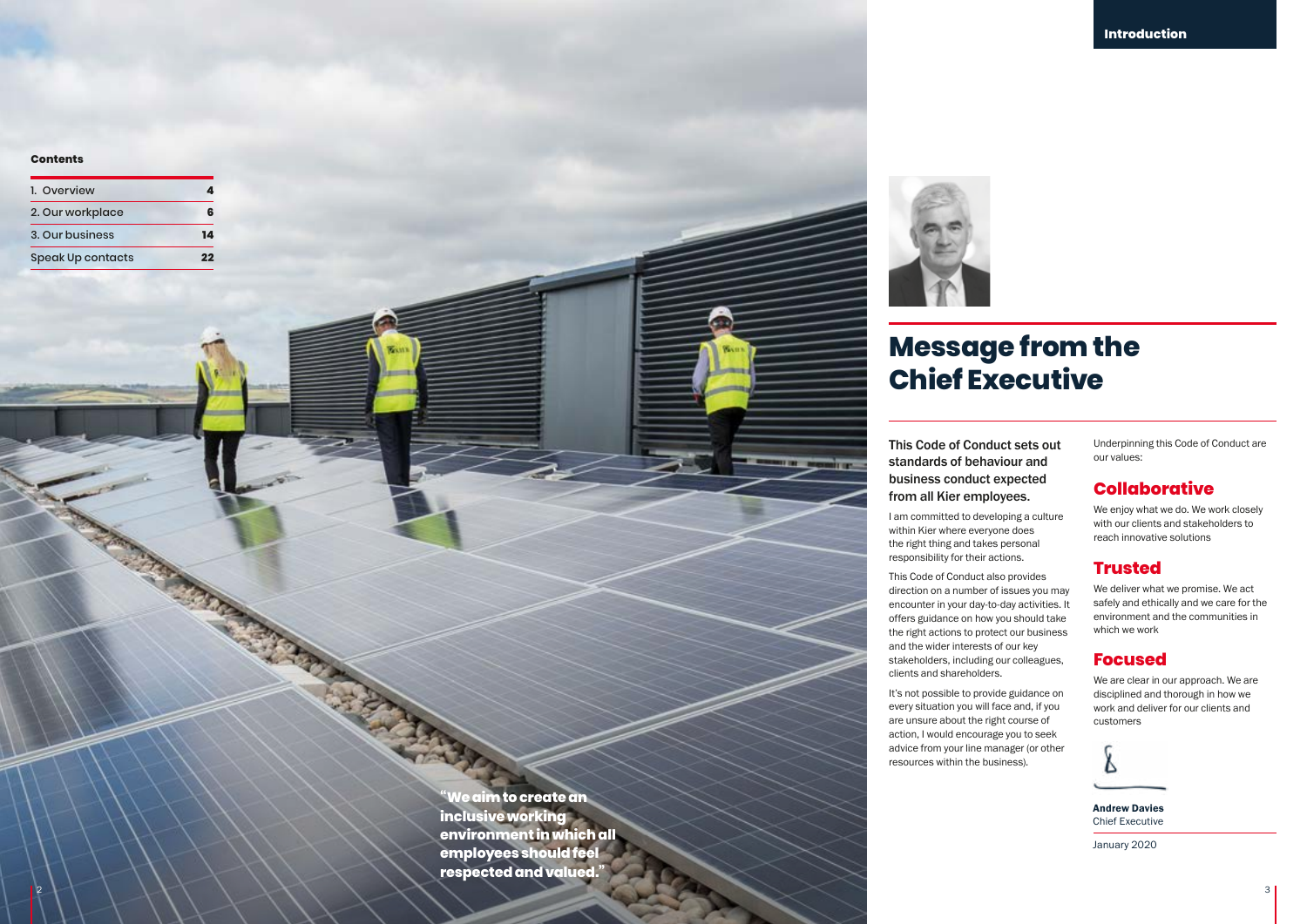# <span id="page-2-0"></span>**Overview**



**Kier is committed to sound and ethical business conduct in the way we interact with our key stakeholders.** 

**"Often, a commonsense approach will be the right approach. "**

#### Why do we have this Code of Conduct?

This Code of Conduct sets out the standards of behaviour and business conduct we expect of all Kier employees. We expect these standards, underpinned by the principle of doing the right thing, to be adopted by individuals whenever they are performing their day-to-day duties as employees of Kier, or when they are representing Kier. All employees must take personal responsibility for ensuring that our commitment to sound and ethical business conduct is delivered.

#### Who does the Code of Conduct apply to?

This Code of Conduct applies to all subsidiary companies of Kier and their directors, officers, managers and employees, including temporary workers.

#### What is required of me?

You must read and understand this Code and take personal responsibility for complying with it at all times by doing the right thing when dealing with your colleagues and other stakeholders.

If you are a manager or supervisor, you have an added responsibility to lead by example. You must ensure that members of your team understand this Code, that they are able to seek guidance when required and that any issues of concern which are reported to you are dealt with in the proper manner.

Our Operating Framework refers to

detailed policies which supplement the principles of this Code and are referred to throughout. You must familiarise yourself with these policies, which are available on MyKier or from the Group Compliance team.

This Code provides a framework and guidance for ethical conduct but is not designed to cover all situations which you may encounter in your day-to-day activities.

If you are faced with a decision about an ethical matter and are unsure what to do, you should ask yourself the following questions:

- What is the right thing to do?
- Is it legal, decent, fair and honest? • How would it look if the issue was reported in the newspaper?
- Would I feel comfortable explaining this in a court?
- Am I personally comfortable with this?

Often, a common-sense approach, using these principles as guidelines, will be the right approach. However, if you remain concerned, you should seek further advice.

You should report any issues or concerns you may have regarding an actual or potential breach of this Code.

#### What about different laws and business practices in different countries?

Kier is committed to complying with the laws and business regulations in each of the countries in which we

operate. The Code applies everywhere we operate. If any local laws or business practices permit a lower standard of behaviour, then we operate to the standards set out in this Code.

#### Where can I get further guidance?

If you require further guidance about what to do in a particular situation or about any issue which may arise, you can seek help from your line manager, your local HR manager or the Group Compliance team [\(compliance@kier.](mailto:compliance%40kier.co.uk?subject=) [co.uk](mailto:compliance%40kier.co.uk?subject=) / telephone: 01767 640 111).

#### What do I do if I am concerned about a breach of the Code of Conduct?

If you believe that you have experienced or witnessed behaviour which does not meet the standards required by the Code, you have a responsibility to do something about it. You may first wish to discuss the matter informally with your line manager. For more serious issues, the Group's Whistleblowing Policy provides a mechanism by which employees can report concerns about the application of the Code or about business practices more generally, without fear of reprisal or retaliation.

The telephone numbers, email and website access details for the external Speak Up helpline are listed on [page 22](#page-11-0) of this Code. This service is available 24 hours a day, seven days a week, and reports may be made anonymously if you wish.

If you believe you are being treated unfairly as a consequence of raising a concern, you should report the matter through the Speak Up helpline.

Any such claims will be investigated thoroughly. Anyone who is found to engage in retaliation or reprisal will be considered to be in breach of this Code.

#### What if something goes wrong?

Sometimes things can go wrong. We can all make mistakes. So, if you notice something has gone wrong, what do you do? You must not ignore it. Our policy requires you to report it. Ignoring it does not solve it – it may make things worse.

What are the consequences of breaching the Code of Conduct? Kier regards any failure to comply with the Code as a serious issue. Accordingly, breaches of the Code may be dealt with as misconduct and Kier may take disciplinary action, up to and including dismissal.

#### We value your feedback

The Executive Committee is responsible for ensuring that the Code of Conduct is being properly applied and implemented.

If you have any suggestions on how the Code or other aspects of our procedures can be improved, please email the Kier Group Compliance Director at [compliance@kier.co.uk](mailto:compliance%40kier.co.uk?subject=).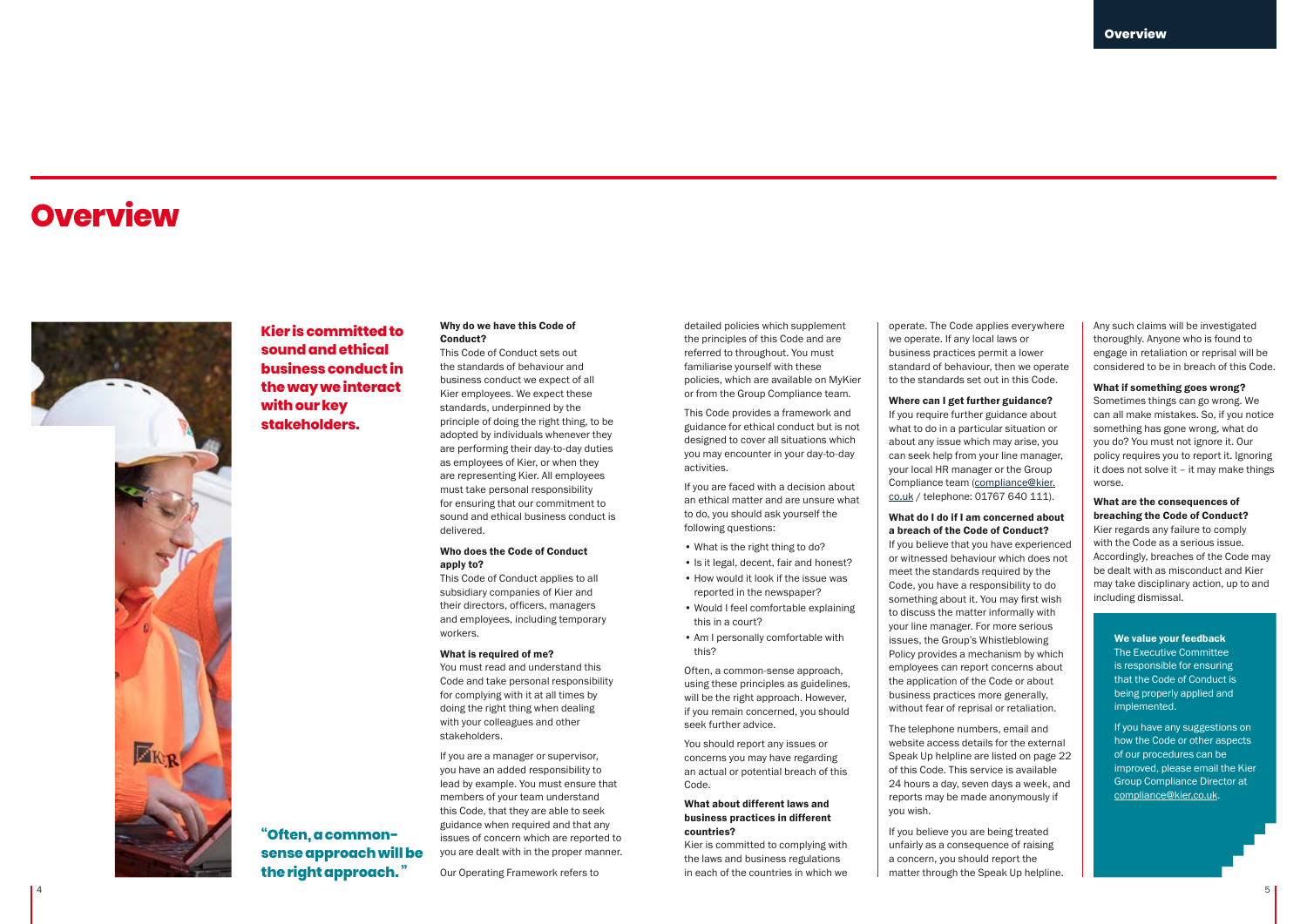# <span id="page-3-0"></span>**Our workplace**



# **2.1 Health and safety**

Safety is at the heart of everything we do and there is a need to ensure the safe and responsible operation of our business at all times. Nothing is so urgent that it cannot be done safely.

#### Our principles

We believe that all incidents and injuries are preventable and that all employees have the right to return home safely at the end of every working day. We aim to ensure we develop a proactive health and safety culture through learning and continuous improvement.

Each of us is responsible for acting in a way that protects ourselves and others.

#### You will:

- take steps to understand and comply with applicable health and safety rules and procedures, both for your own safety and the safety of others;
- work in a way that protects the health and safety of those you come into contact with;
- be aware of the risks and hazards in your workplace and seek to reduce the potential for harm;
- ensure that you and members of your team have the skills and resources required to perform your roles safely;
- commit to promoting and embracing a positive health and safety culture;
- report potential hazards and concerns through the appropriate channels and take action to intervene and stop work if you consider you or others may be at risk; and
- comply at all times with all applicable health and safety requirements.

#### You will not:

- ignore or circumvent health and safety rules and procedures;
- take unnecessary risks; or
- put others in danger as a result of your actions.

# **Practical examples:**

**Q** The machine I onerate often gets clogged up when cutting into ground. The rules say that I need to fully power it down each time before I put my hand in to remove the blockage. This means I am often delayed in finishing the job and we fall behind on the project.

## **A**

It is essential that you follow the correct procedure to clear the blockage in the tool. Without this you put yourself at significant risk of a serious injury. It is possible your tool may be faulty if it keeps failing. Please check this with your line manager.

## **"We believe that all incidents and injuries are preventable."**

we use sometimes works at height without using a safety harness because it is difficult to be clipped on and do the work. I have considered asking him about this but, as he's not our employee, I assume he is responsible for his own actions?

for their own actions but, whilst they are on one of our sites, they should be working in a safe and responsible manner. This individual is potentially endangering himself and our employees. If you observe unsafe behaviour, you must take action to stop the job. You should also raise the issue with your line manager or a member of your safety team.

Relevant policies **Relevant policies**<br>• Health and Safety Policy

# **Q**<br>
One of our sub-contractors

I have noticed in my office that I work in that one of my colleagues leaves a box of paperwork on the floor next to his desk. I have asked him to move it on the basis he is next to the fire exit. Is there anything else I should do?

# **A** Contractors are responsible

You should speak to your colleague and explain your concern. If he still does nothing then you should escalate this to your line manager.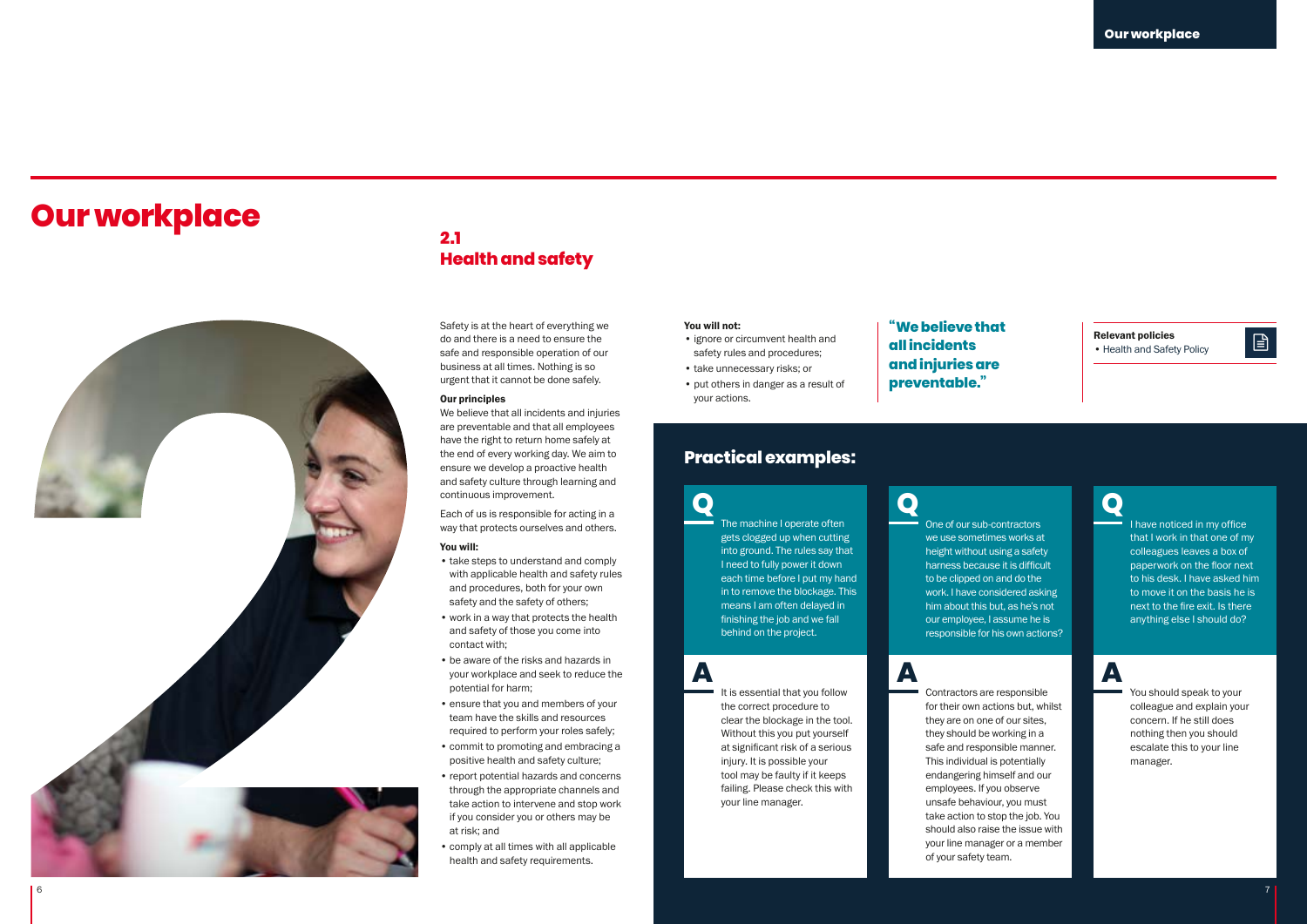## **2.2 The environment**

We are committed to managing our environmental impact to a high standard and maintaining the sustainability of our business.

#### Our principles

Kier believes that it is essential to minimise the environmental impact of its operations in order to secure the long-term future of the business.

> The cost of disposing of hazardous waste can be significant. What is the problem disposing of hazardous waste as nonhazardous occasionally to save the company money?

### You will:

- comply with environmental laws, policies and procedures; • control pollution;
- minimise waste at our sites and recycle wherever possible;
- consume resources efficiently; • use materials that minimise the environmental impact of our
- operations; • minimise our carbon footprint; and

Firstly, we want employees to be responsible and consider those at both ends of the waste chain who handle the waste that we send to them. Secondly, the costs of regulatory noncompliance can be huge. The right thing to do is to dispose of the waste in the safe and proper manner.

• source materials in a responsible way.

# Relevant policies

• Sustainability Policy

# **Practical example: Practical example: Q A Q**

Kier Highways employees take part in Depots in Bloom each year to improve our depot environments and provide important additional habitats for pollinators to rest and forage.

# **2.3 Workplace behaviours**

We recognise the valuable contribution of our employees and we aim to treat discriminate against employees, or **Relevant policies** encode fairly and provide an inclusive any other individuals vou meet whilst **Findall Constant Constant Constant Constant Constant** people fairly and provide an inclusive working environment. We also recognise the benefits of diversity and that a diverse workforce produces better results.

#### Our principles

Kier is committed to providing equal opportunities for all employees, irrespective of race, nationality, gender, sexual orientation, marital status, gender identity, religion, political belief, disability, age or other protected categories.

We aim to create a diverse and inclusive working environment in which all employees should feel respected and valued and in which they are able to make the best use of their skills, free from discrimination or harassment.

#### You will:

- treat your fellow employees, and others you meet, whilst conducting business, fairly and with dignity and respect at all times;
- have consideration and regard for the beliefs and opinions of others, even when they may differ from your own;
- support diversity within the workplace; • ensure that the promotion of employees is based on merit;
- speak up if you witness any individual being subjected to discrimination, bullying or harassment;
- employ only workers who meet the minimum applicable legal age requirement; and
- set employees' working hours and pay in compliance with all applicable laws.

#### You will not:

- discriminate against employees, or any other individuals you meet whilst conducting business, on the grounds of race, nationality, gender, sexual orientation, marital status, gender identity, religion, political belief, disability, age or otherwise;
- display behaviour which offends, humiliates or threatens others; or
- engage in or support the use of forced or compulsory labour.

## **"Everyone deserves a chance to succeed, based on merit."**

# My colleague, who I am

friends with on Facebook, has though my colleague hasn't Should I tell someone, even expressed these views in work?

# **A**

Even though you haven't experienced this behaviour in the workplace, you still work with this colleague on a day-today basis and you should not be exposed to behaviour from fellow colleagues that you find offensive or discriminatory. If this behaviour offends you, it

been "liking" pictures which I find very upsetting and racist.

> is likely that it will also offend others. You should raise the matter with your line manager or your local HR team.

**"Each of us is responsible for acting in a way that protects ourselves and others."**

8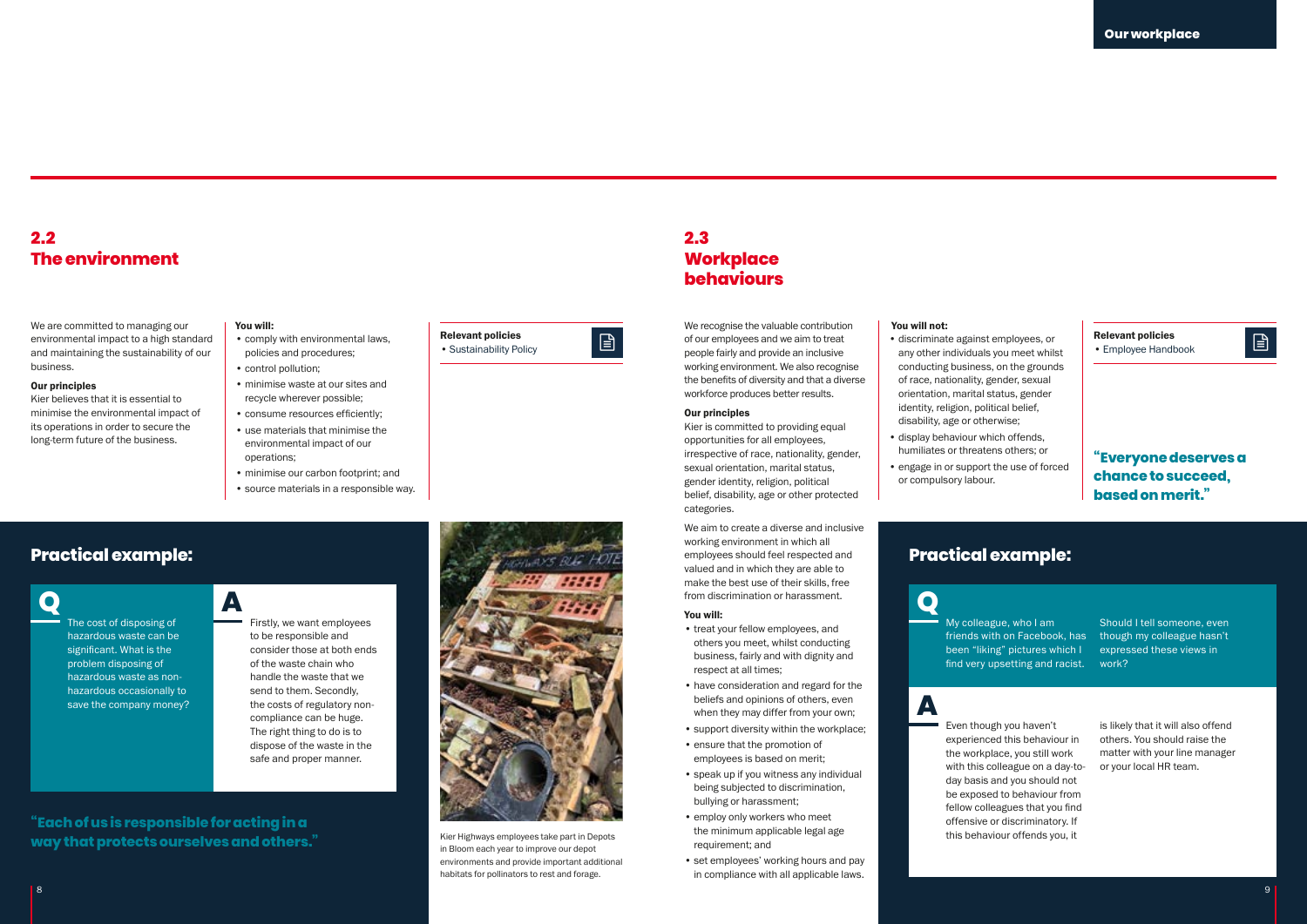## **2.4 Privacy and personal data**

We are committed to being transparent about how we collect and use the personal data of employees and others and to meeting our data protection obligations.

#### Our principles

We respect the personal privacy of employees in accordance with applicable data protection laws and acknowledge that employees and others have rights regarding the handling of their personal data.

#### You will:

- process personal data only in accordance with relevant data protection laws; and
- ensure that personal data in our possession is treated in a confidential and secure manner and is safeguarded from loss, disclosure or misuse.

#### You will not:

- access personal data for any reason other than a legitimate legal or business reason; or
- transmit personal data to anyone in the organisation or a third party without proper authorisation and a legitimate legal or business reason for doing so.

## Relevant policies

# Relevant policies

Relevant policies<br>• Data Protection Policy **Discription Security Policy Protection Security Policy** Policy **Protect Policy** 

# **Use of IT systems**

We use our IT systems appropriately and responsibly.

#### Our principles

**2.5**

We will use our IT systems and equipment for their intended purpose of promoting effective communication and working practices within our business.

We will safeguard IT assets in our possession from loss, disclosure or misuse.

#### You will:

- comply with all applicable laws, policies and procedures governing the use of our IT systems;
- take appropriate measures to prevent access to our IT systems by complying with our information security
- immediately report any loss of equipment, unauthorised access or other suspicious activity involving our IT systems of which you become aware.

- use our IT systems for any activity which may be illegal, offensive, discriminatory, unethical or immoral;
- destroy or cause intentional damage to our IT assets and data stored thereon (except as properly authorised).

- 
- requirements; and
- 

#### You will not:

- or
- 

**2.6 Conflicts of interest**

We manage conflicts of interest within the business properly and with integrity.

#### Our principles

We will identify any relationships with other employees, clients, suppliers or competitors etc. where our personal interests (or those of a close relative) conflict or may appear to conflict with those of Kier and will ensure these are disclosed and managed appropriately.

#### You will:

- promptly disclose to your line manager any potential conflicts of interest and update the disclosure if necessary; and
- seek approval prior to entering into any relationship which may affect your ability to make objective business decisions.

#### You will not:

- have a directorship, substantial shareholding or other interest in a company with which Kier does business without prior approval;
- perform any work in your spare time for a third party with which Kier does business or which is a competitor to Kier;
- be involved in activities for your own personal gain which conflict with Kier's business interests;
- use Kier's assets to undertake work for, or provider services to, a third party for your own personal gain; or
- employ or appoint a partner or relative to perform services for Kier for reward.

#### Relevant policies

• Conflicts of Interest Policy • Anti Bribery and Corruption (including Gifts and Hospitality) Policy

# **Practical examples:**

**Q** I am aware that we are looking for a new supplier for a particular material. My cousin works for one of the companies that we will be approaching for a quote. What should I do?

**A**

You should speak to your line manager in the first instance and let them know of the family connection. You should not provide any confidential information to your cousin regarding the tender process and you should make sure you are not involved in the procurement decision in order to avoid any accusation that you may have unfairly influenced the decision. You will likely need to complete a conflict of interest disclosure form that you will find on MyKier.

## **Q Q** Two former colleagues have decided to set up a new software development company and want me to help them out in my spare time. Is this allowed?

**A A A A** There are a number of issues to consider. If the development is unrelated to your day job, it is more likely to be OK. However, if you need to use information used in your job this could cause issues including breaches of confidentiality. Before accepting, seek advice from your manager or from HR.

I have a second job at the weekend. It is normally not a problem but every now and again I am asked to be "on

call" and as a result there may be a delay in my being able to respond to any call from Kier.

You should speak to your line manager in the first instance and let them know about your second job because it may have an impact on your ability to undertake your on-call work for Kier. You will likely need to complete a conflict of interest disclosure form that you will find on MyKier.

10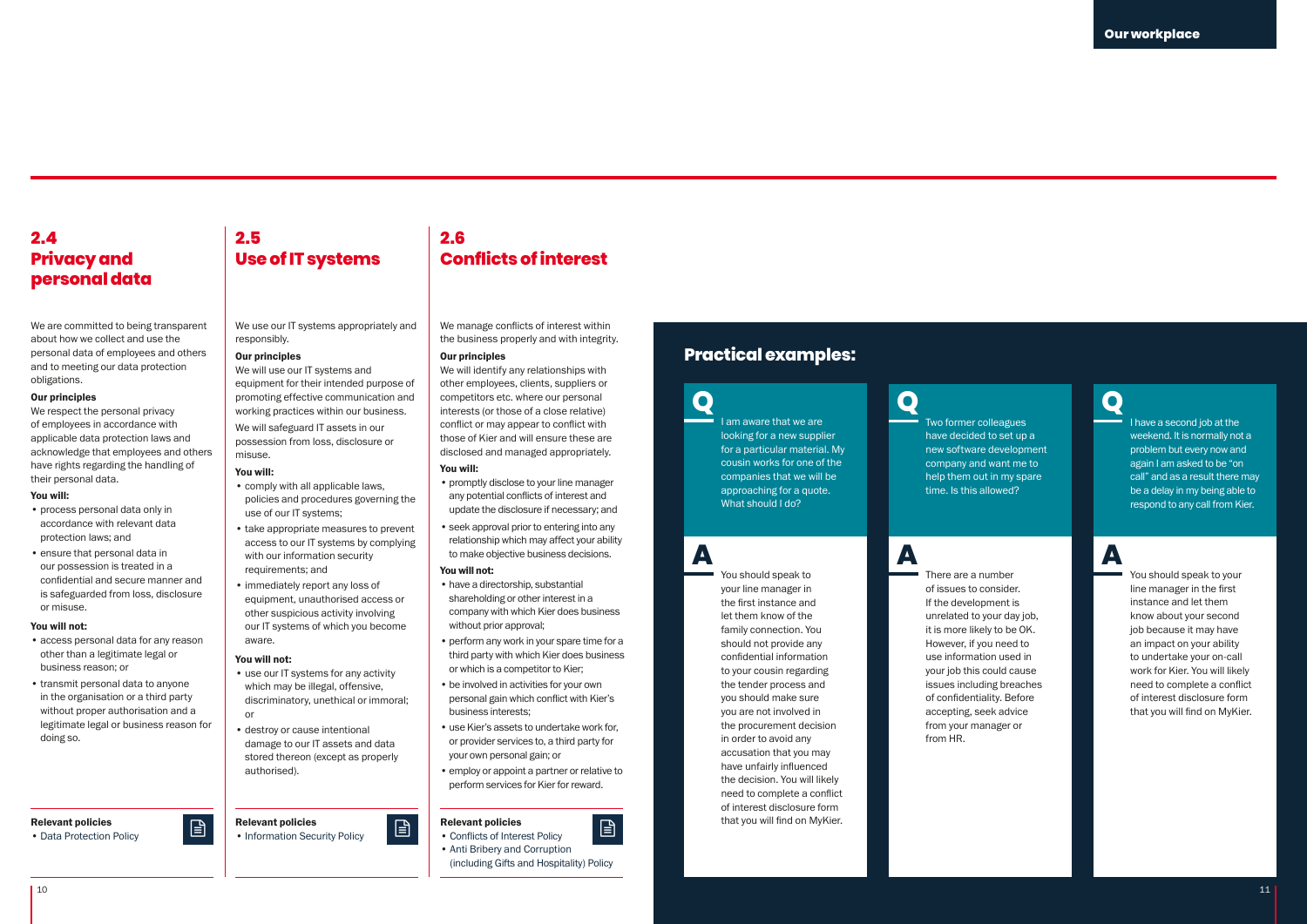

We support employees who wish to take up additional appointments outside of Kier where such appointments do not conflict with their duties to Kier and there is no risk of reputational damage to Kier.

#### Our principles

We encourage employees who wish to support their local communities and charitable organisations, and we support employees who wish to undertake voluntary or charitable work, provided that doing so does not conflict with their duties to Kier.

We will also endeavour to support employees who wish to take up outside appointments for personal development reasons, where the experience they gain will be beneficial to their role within Kier and where there is no conflict of interest.

#### You will:

- devote your energies whilst at work to pursuing the interests of Kier;
- seek prior approval before undertaking any community or charitable work, which might require the use of company time or equipment; and
- outside of the workplace, be mindful of the impact that certain activities you may engage in, for example of a political or activist nature, may have on Kier's business and its reputation.

#### You will not:

- engage in any outside occupation or interest that is dependent on the use of company time or equipment without prior approval;
- agree to take up an appointment as a director, whether executive or nonexecutive, of a third-party company without prior approval from your line manager; or

# **Practical example:**

**Q** I'm one of the leaders of an organisation which campaigns against climate change and have been invited to a march in central London, where I

hours?

know the plan is to chain ourselves to the railings outside the Houses of Parliament in order to attract publicity. I assume there is no reason why I cannot attend as it would be outside of working

• engage in activities outside of work which may reflect adversely on Kier's reputation.

| <b>Relevant policies</b>       |  |
|--------------------------------|--|
| • Conflicts of Interest policy |  |

 $\Box$ 

**A** Whilst Kier does not wish to influence employees' political views or other

beliefs, employees need to be mindful of the impact that engaging in related activities may have on Kier's business and reputation. Consideration should also be given to the potential criminal ramifications of engaging in such protests. Kier's reputation could also be affected if an employee was identified as working for Kier in adverse media coverage of the event. You should seek advice from your line manager or your local HR team.

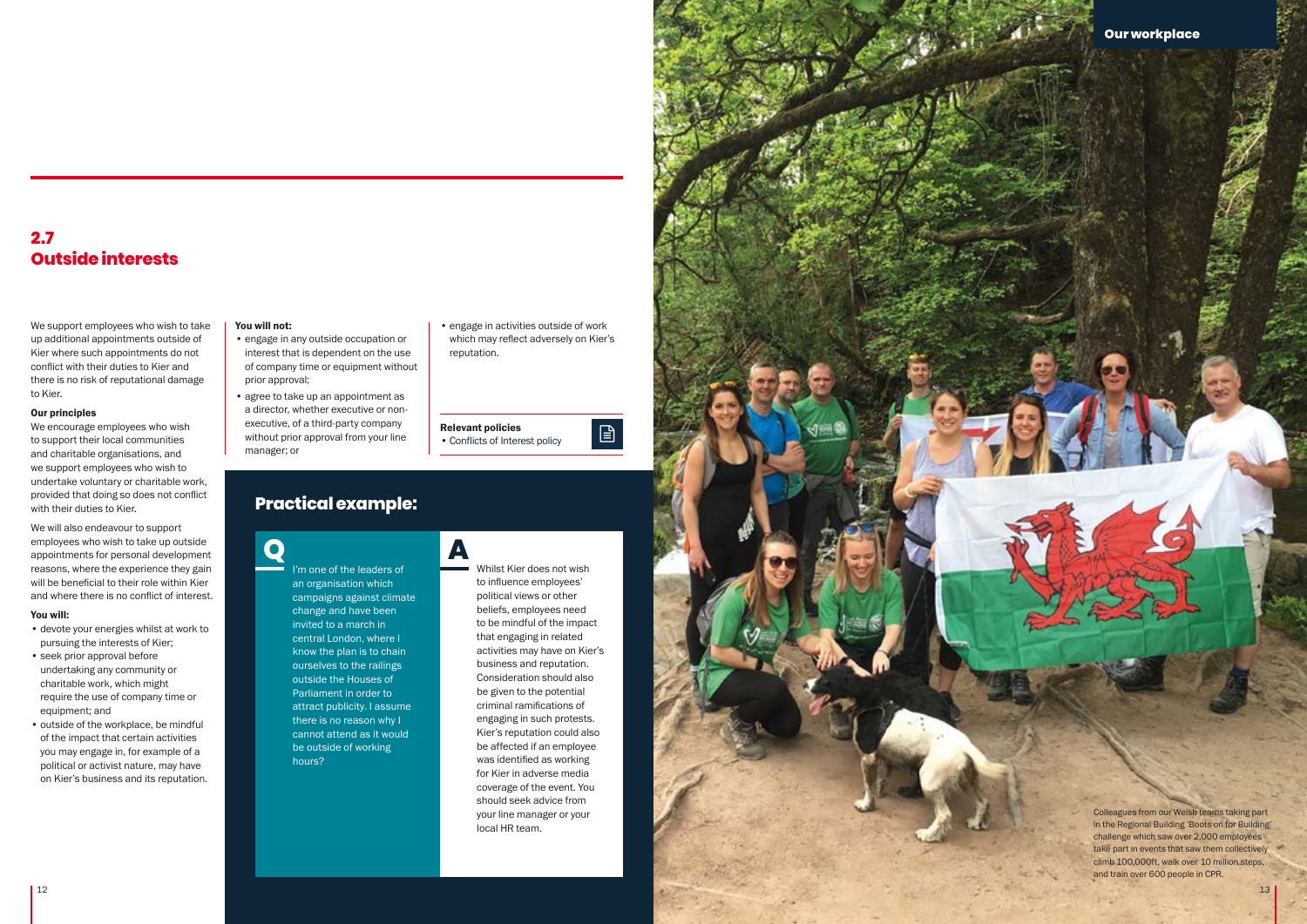# <span id="page-7-0"></span>**Our business**



# **3.1 Complying with laws and regulations**

We are committed to conducting our business in accordance with applicable laws and in a responsible manner.

#### Our principles

We must comply with all applicable laws and regulations.

#### You will:

- ensure that you understand the relevant legal requirements which apply to your role or business, by obtaining appropriate advice if necessary;
- apply our standards, even in situations where the applicable or local law is less restrictive than those standards; and
- seek advice if you become aware of any breaches of laws or regulations by our business or our employees.

#### You will not:

- ignore rules for expediency;
- turn a blind eye if you know or suspect others may be breaking the law; or
- cut corners on cost grounds.

## **3.2 Anti bribery and corruption (including gifts and hospitality)**

You will:

prevent bribery;

hospitality rules.

• comply at all times with our policies and procedures which are designed to

• speak up if you become aware of any potential or actual breach of antibribery laws or regulations or our own Anti Bribery and Corruption (including Gifts and Hospitality) Policy; • ensure that all employees and third parties acting on our behalf understand Kier's zero tolerance approach to bribery and corruption; • only accept or offer gifts or hospitality of a modest value, when it is lawful and customary practice to do so; and • ensure that any gifts or hospitality are duly authorised, and recorded as necessary in a timely manner, in accordance with our gifts and

Kier adopts a zero-tolerance approach to bribery and corruption.

We will not give or accept gifts or hospitality which may improperly influence our or others' business decisions or outcomes and which may be construed as a bribe.

#### Our principles

Bribery is a criminal offence. Paying or conspiring to pay, soliciting or accepting bribes is against the law.

We require our employees and all third parties acting on our behalf to conduct business honestly and with integrity.

We will not under any circumstance pay a bribe to, or accept a bribe from, any individual, organisation and/or public official in order to gain or retain any business advantage or for any other improper purpose.

We recognise that the courtesy of giving or receiving gifts and hospitality of modest value in the normal course of business, where permitted by law, is acceptable in principle, but under no circumstances must the giving or receiving be done with a view to the recipient being influenced to act improperly or to obtaining any form of improper advantage.

We do not make political contributions or donations.

**"Kier has a zerotolerance approach Relevant policies to bribery and corruption."**

#### You will not:

- tolerate or condone bribery or any other type of corrupt activity;
- offer, promise or give, solicit, agree to receive or demand any financial or other advantage, whether directly or indirectly, in order to induce or reward improper behaviour;
- offer or make facilitation payments;
- pay a bribe or participate in any other corrupt activity, regardless of any local custom or practice, for the purpose of winning or retaining business or obtaining an advantage in the conduct of business.;
- offer, promise or give any gifts or hospitality which may be (or may be misconstrued as) a personal reward for the recipient, intended to influence the recipient to act improperly or to reward improper behaviour on the part of the recipient;
- request, agree to receive or accept any gifts or hospitality which you believe are intended to influence improper behaviour or decisions or which would or could impose an obligation on you to treat another third party favourably; or
- make political donations or contributions on behalf of Kier.

• Anti Bribery and Corruption (including Gifts and Hospitality) Policy

15

 $\Box$ 

Relevant policies • The policies referred to in Section 3 of the Operating Framework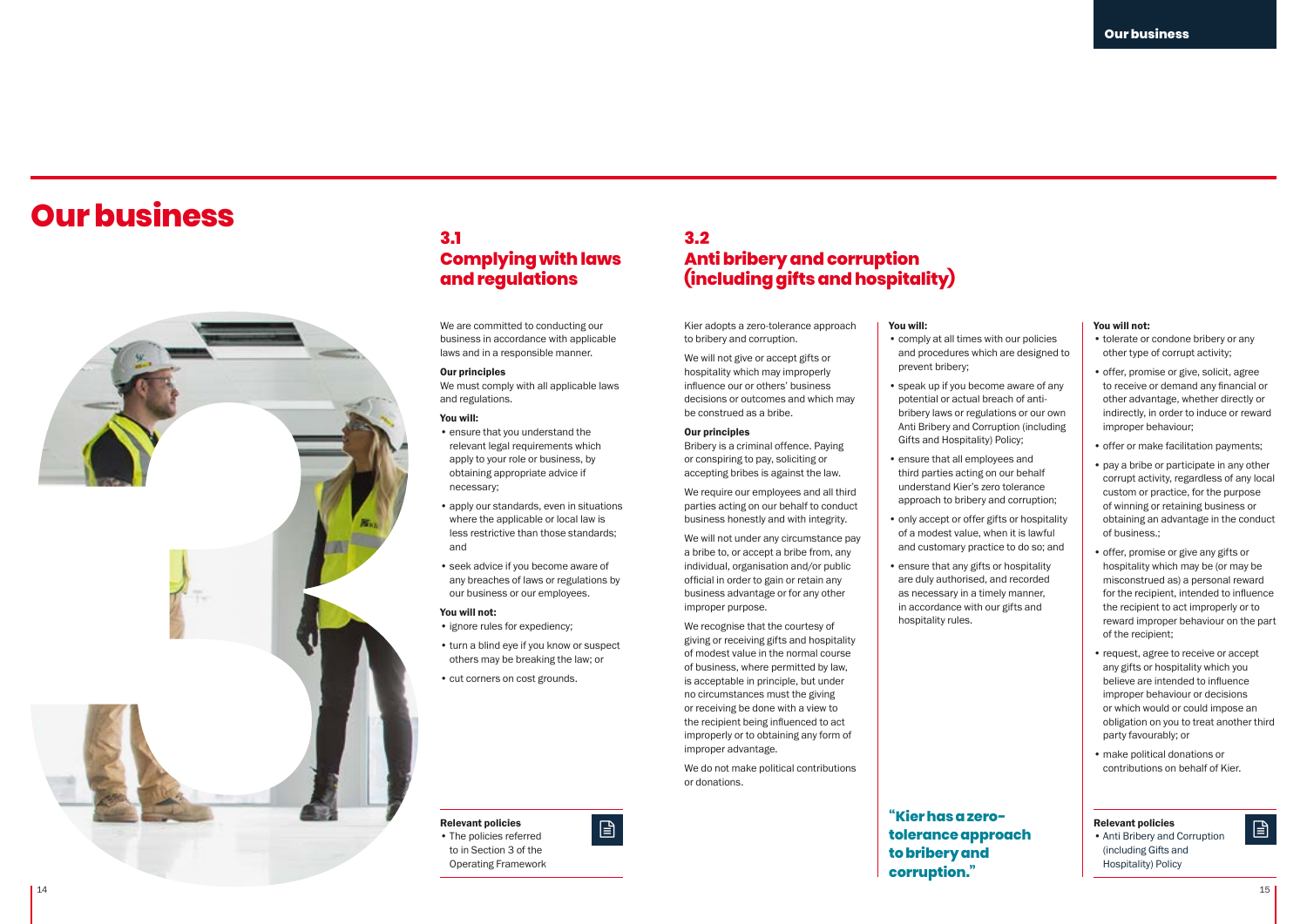# **Practical examples:**

**Q** An employee at a client asks you to arrange a job for his daughter, in return for which he will make sure the next contract goes our way. Can you agree?

# **A**

No. Bribes can take many forms and this form of favour could potentially amount to a bribe.

**"We require our employees and all third parties acting on our behalf to conduct business honestly and with integrity."**

# **Q**<br>
One of our key suppliers has

offered me the chance to go on a driving day with a colleague, in order that we can meet their key personnel and develop a better relationship for the benefit of both parties. Can I accept?

**A** The giving and receiving of gifts and hospitality of modest value is recognised as an important and established part of doing business. Our gifts and hospitality rules set out the circumstances in which gifts and hospitality can be accepted. These include prescribed levels above which approval is required from senior management. Each business is required to keep a register for recording such gifts and hospitality. As long as there is a genuine business reason for the hospitality, it is offered to you for the right reasons and in the right circumstances and it is properly documented on the register, then it may be permissible to accept the invitation.

A supplier has asked me to attend a sports event as a guest. I check at the time and receive approval to attend. A few weeks before I am due to go, my line manager contacts me to lead a re-tender process for the goods and services bought from this supplier. As I already have approval, can I attend?

You should raise this with your line manager. If you attend, other tenderers may allege you have been unfairly influenced in relation to the re-tender process.

## **3.3 Anti-competitive behaviour**

We will comply with competition laws.

#### Our principles

Kier aims to compete fairly. We will not resort to anti-competitive behaviour nor will we tolerate such behaviour from employees or anyone acting on our behalf.

#### You will:

- comply with relevant competition laws;
- require all employees who have joined Kier from a competitor, customer or supplier to respect the confidential information of their previous employer; and
- speak up if you become aware of any potential or actual breach of competition laws.

#### You will not:

- obtain or use information on competitors, clients and suppliers which has been obtained by illegal or disreputable means;
- discuss pricing or bid strategies with our competitors; or
- enter into discussions with competitors about sharing or restricting access to markets or clients.

# Relevant policies

## **Practical examples:**

a forthcoming contract award which our respective companies are both likely to bid for, with a view to adopting a bidding approach which would be "mutually beneficial to both of us". Can I engage in this

activity which is intended to prevent, restrict or distort competition is likely to breach competition law. You must not, therefore, engage in any discussions with competitors or other third parties where this is the intention. There are circumstances in which collaboration with a competitor may be permissible, but advice must be sought from Group Legal before any arrangements of this type are contemplated.

discussion?



A new employee has recently joined us from a competitor and has offered to provide details of his former employer's pricing strategy for a particular job or framework. Can I receive this information as long as I ask him not to write it down?

# **A**<br>No. As a general rule, any

No. This is confidential information belonging to a third party, which must not be disclosed either verbally or in writing. You should explain this to your colleague.

**"We will not resort to anti-competitive behaviour nor will we tolerate such behaviour from employees or anyone acting on our behalf."**

Relevant policies<br>• Competition Law Policy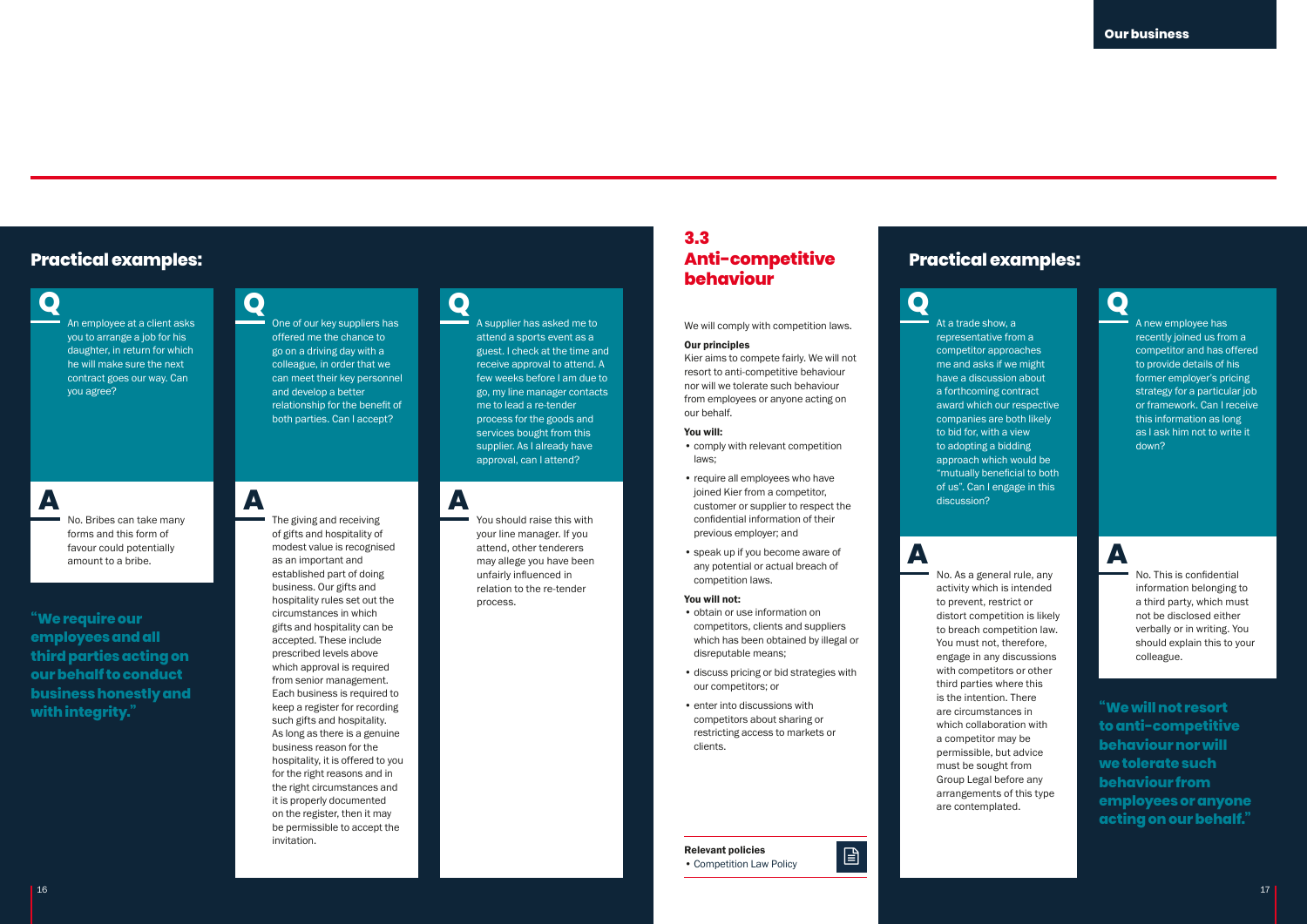# **3.4 Financial management and reporting**

We will maintain proper and accurate business and financial records.

#### Our principles

We will ensure that our financial transactions are recorded in a timely manner and that our assets and liabilities are properly reflected in our financial records, in accordance with relevant accounting standards applicable to and adopted by Kier.

We are committed to the prevention and detection of fraud and will report fraudulent activity, which may be a criminal offence, to the relevant authorities.

We will not support activities designed to evade taxes.

#### You will:

• comply with the Group Finance Manual;

• be transparent with regards to all financial transactions; and

# **3.5 Protecting our reputation**

We will protect Kier's reputation.

#### Our principles

We recognise that Kier's reputation is one of its key assets and we will not take any action or engage in any behaviour, either at work or outside of the workplace, which may cause reputational damage to Kier or any of its employees.

#### You will:

• act in a way which protects and promotes Kier's good reputation at all times.

#### You will not:

• make disparaging or damaging remarks about Kier or any of its employees or stakeholders, whether verbally, in writing, electronically via email or the internet or via social media; or

• engage in any activities outside of work which may reflect adversely on the reputation of Kier.

# **3.6 Confidential information**

We are committed to protecting Kier's confidential information.

#### Our principles

We will take all necessary steps to protect Kier's confidential information and we will not use it for our personal benefit or for any illegal purpose. We will treat any such information provided to us by third parties with an equivalent level of care.

#### You will:

- keep confidential information protected and secure at all times;
- respect any conditions imposed by third parties on the use of their confidential information;
- ensure confidential information is only shared on a "need to know" basis and, in the case of a third party's confidential information, with their consent; and
- promptly report any unintended disclosure of confidential information.

#### You will not:

• disclose confidential information to any third party without entering into an effective confidentiality agreement.

## **Practical examples:**

of and contributor to an industry blog. I know that Kier won a job on the basis of some key innovation it developed with a partner. I'm very excited about this development and would like to mention it to my fellow bloggers. I'm not doing anything wrong

surely?

Whilst your intentions may not be malicious, the disclosure of the innovation by Kier may be sensitive for a number of reasons. By disclosing the development, or the identity of Kier's partner, you could be disclosing information which is confidential to Kier and/ or its partner. You could also inadvertently alert Kier's competitors to the development, which might mean we lose our competitive advantage. You should speak to your line manager, who will be able to advise you whether the posting of such information would be

appropriate.

# **Q Q** I'm an active member

We are in the middle of working on a development project with a client and I know that Kier and the client have entered into a confidentiality agreement. I'm sure one of our suppliers would be able to assist and I was going to drop them a quick email asking them their thoughts. There's nothing wrong with that surely?

# **A A**

Depending on the confidentiality provisions with your client, you may not even be able to disclose that the relationship with the client exists. You should speak to the person in charge of the project internally in the first instance and you may need to seek the permission of the client prior to contacting the supplier.

**"We are committed to protecting Kier's confidential information."**



#### Relevant policies

## Relevant policies • Group Finance Manual • Anti-Fraud Policy 日

• Anti-Facilitation of Tax Evasion Policy

• utilise appropriate internal controls, including Internal Audit, to enable the accurate reporting of the Group's

• deliberately make a false or inaccurate entry in any company records or books of account; • artificially manipulate the financial results of a period to show a position which is better than actual; or • facilitate or assist in tax evasion by a

results. You will not:

third party.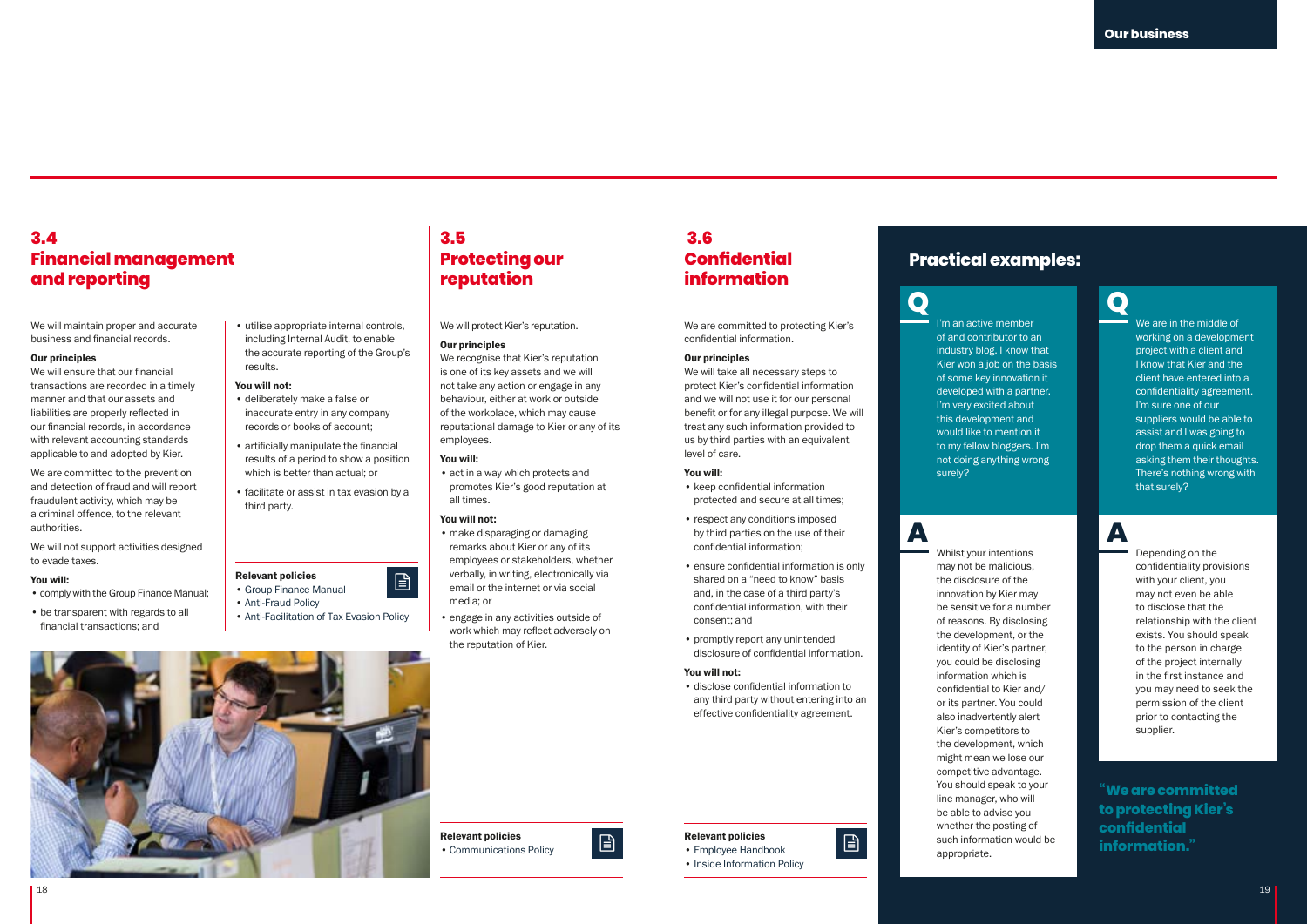# **3.7 Share dealing and inside information**

We will control the use of inside information relating to Kier and will implement controls to prevent dealing in Kier shares whilst inside information exists.

#### Our principles

Kier's shares are listed on the London Stock Exchange. We will follow the market's rules in relation to any inside information relating to Kier.

Employees must not profit from the possession of any inside information and must not deal in Kier's shares when they are in possession of any inside information.

#### You will:

- comply with the internal procedures established to ensure that information which may constitute inside information is identified and reported promptly; and
- obtain any required internal approvals before dealing in Kier shares.

**"Employees must not profit from the possession of any inside information."**

#### You will not:

• whilst in possession of inside information about Kier, buy or sell Kier shares or disclose the inside information to third parties who may wish to deal in Kier shares;

• whilst in possession of inside information about third parties, use that information to deal in the shares of those companies; or

# **Practical example:**

**Q**<br>I have been asked to assist with due diligence on part of Kier that is possibly to be sold to another listed company. Is it acceptable for me to buy shares in either Kier or that other company?

• knowingly or recklessly make a misleading statement or forecast or create a false market in Kier shares.

Relevant policies • Share Dealing Code • Inside Information Policy

 $\Box$ 

It is possible that you are in possession of inside information relating to Kier and/or the other company. Dealing in shares whilst in possession of inside information is a criminal offence. You must also take care not to tell anyone else about the work you are doing and the potential acquisition. If they deal in shares of either Kier or the other company as a result of receiving this information from you, both you and they may have committed a criminal offence.

# **3.8 Community investment**

We acknowledge our commitment to ensure the responsible operation of our business, having regard to the wider community.

#### Our principles

We recognise that each Kier business has an important role to play in its local community and we therefore encourage community interaction for the benefit of Kier and its stakeholders.

We support charitable organisations which are directly linked to benefit people in our local areas and communities.

#### You will:

- only make charitable donations in full compliance with all applicable laws and regulations and our Anti Bribery and Corruption (including Gifts and Hospitality) Policy;
- ensure all charitable donations are properly recorded; and
- encourage and support employees who wish to undertake voluntary work in their community.

#### You will not:

• make any charitable donations to any expressly prohibited organisations.

 $\Box$ 

#### Relevant policies

• Anti Bribery and Corruption (including Gifts and Hospitality) Policy

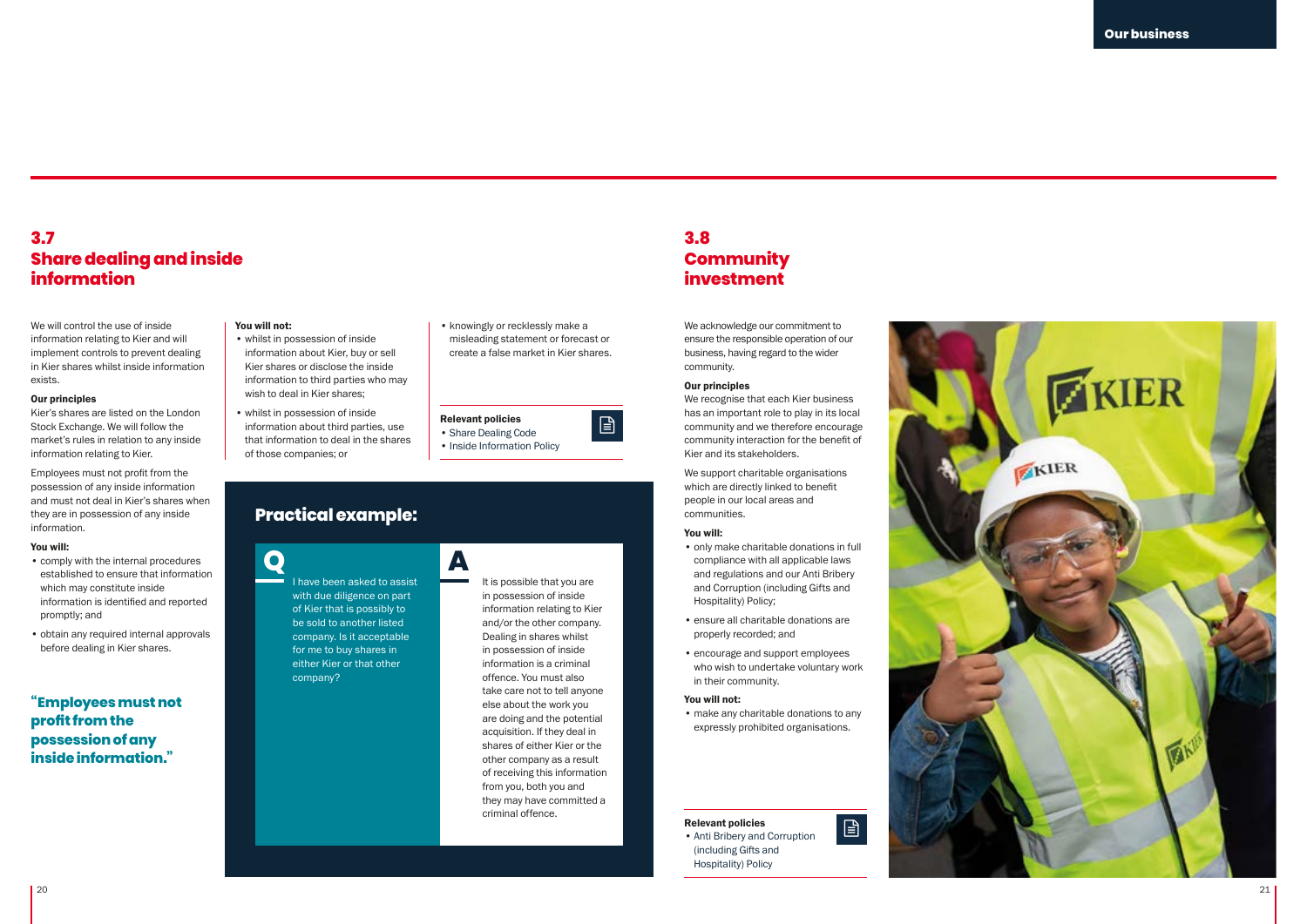United Kingdom **0800 915 1571**

UAE **8000 4413376**

Saudi Arabia **800 8442067**

# **Speak Up contacts**

Confidential reports may also be submitted via e-mail to [compliance@](mailto:compliance%40kier.co.uk?subject=) [kier.co.uk](mailto:compliance%40kier.co.uk?subject=) or by accessing the following website [www.safecall.co.uk/report](http://www.safecall.co.uk/report)

<span id="page-11-0"></span>![](_page_11_Picture_6.jpeg)